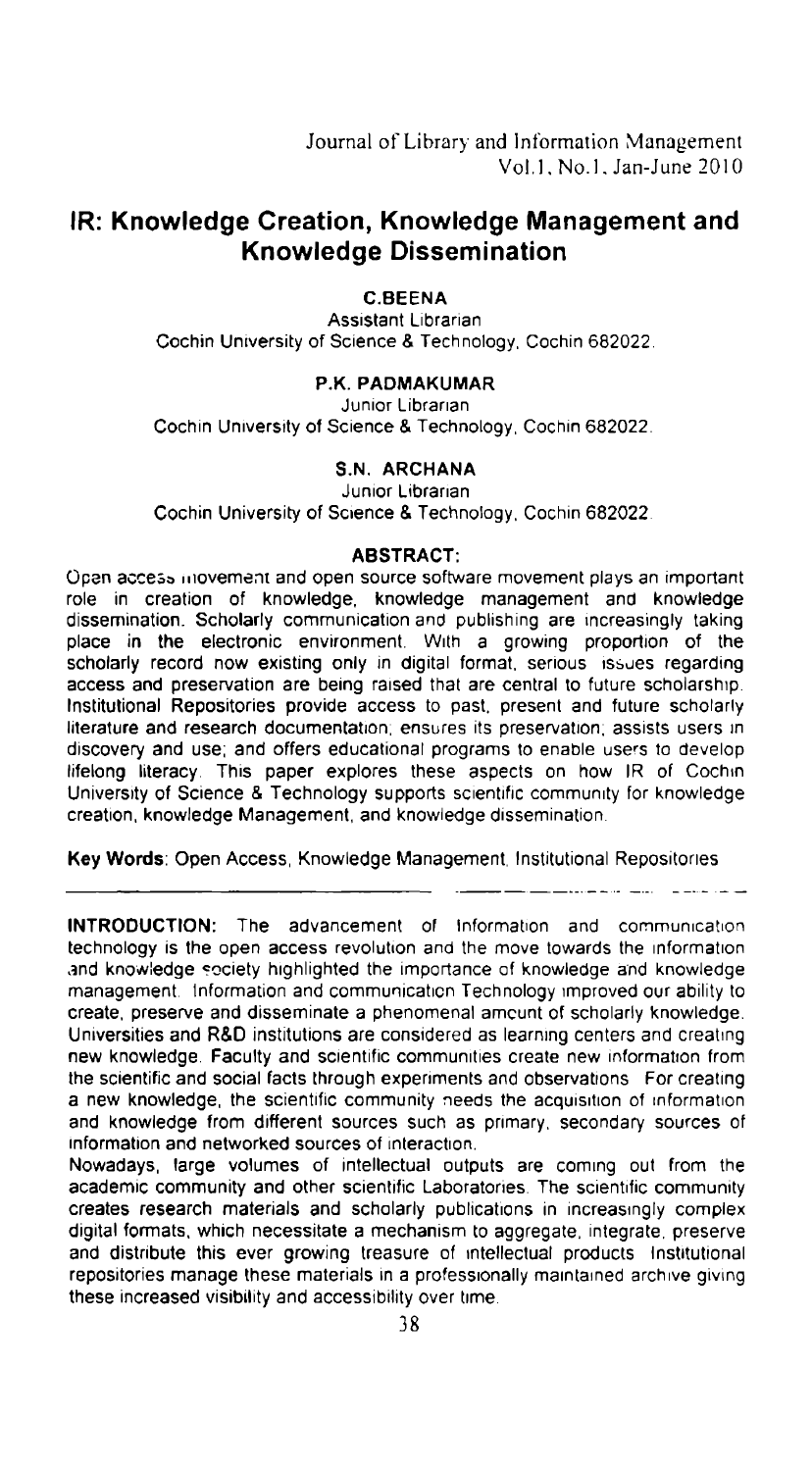# Journal of Library and Information Management Vol.l. No.1. Jan-June 2010

Knowledge creation in universities and R&D institutions is made possible through various intra~ and inter-organizational collaboratior.s between the academic and private sectors, and through the establishment of networks for learning. Collaborative knowledge sharing through networks, integration of external and internal knowledge, informal networking such as peer group networks. social networks etc are examples of information acquisition in organizations (Noeth, Andries Johannes 2004).

WHAT IS INSTITUTIONAL REPOSITORY(IR): An institutional repository archives and makes available journal articles, conference papers, working papers. reports and data sets or teaching and learning material such as texts. images. animations, web sites, video or audio files. It can also encourage sharing and collaboration of teaching and learning material and increase the visibility and accessibility of research output. A new strategy that allows universities to apply serious, systematic leverage to accelerate changes taking place in scholarship<br>and scholarly communication, both moving beyond their historic relatively and scholarly communication, both moving beyond their historic relatively passive role of supporting established publishers in modernizing scholarly publications through licensing of digital content, and also scaling up beyond ad hoc alliances, partnerships, and support arrangements with a few select faculty pioneers exploring more transformative new uses of the digital medium (Lynch, 2003).

A university-based institutional repository is a set of services that a university offers to the members of its community for the management and dissemination of digital materials created by the institution and its community members (Lynch 2003)

Why IR IS NECESSARY: An institutional repository (IR) is a set of services for storing and making available digital research materials created by an institution and its community Repositories support the open access goal of transforming scholarly communication by making it easier for researchers to find and share the results of research. through free and unrestricted on-line availability

IR supports to identify & aggregate the institutions intellectual output and gray information sources

- }' Long-term preservation, knowledge organization, and transactions
- Change the mode of scholarly communications
- $\blacktriangleright$  Enhancing the visibility of the authors, institution, knowledge flow. scientific production
- 'r Making research publications of Science 8. Technology more easily and freely accessible
- **Promote interdisciplinary Research**
- $\triangleright$  Knowledge sharing within the organization and over the globe.
- **Example 2 Frovide a cost effective solution for knowledge management.** transactions 8. preservations.
- Improved scholarly communication through inter-operable, open access. iRs
- IR supports the global visibility of an Institution, scientists and increases the citation

IR : CUSAT: Cochin University of Science 8. Technology (CUSAT) IR is an open access repository powered by DSpace in Ubuntu platform, designed as a place to capture, store, index, preserve and redistribute in digital formats of the intellectual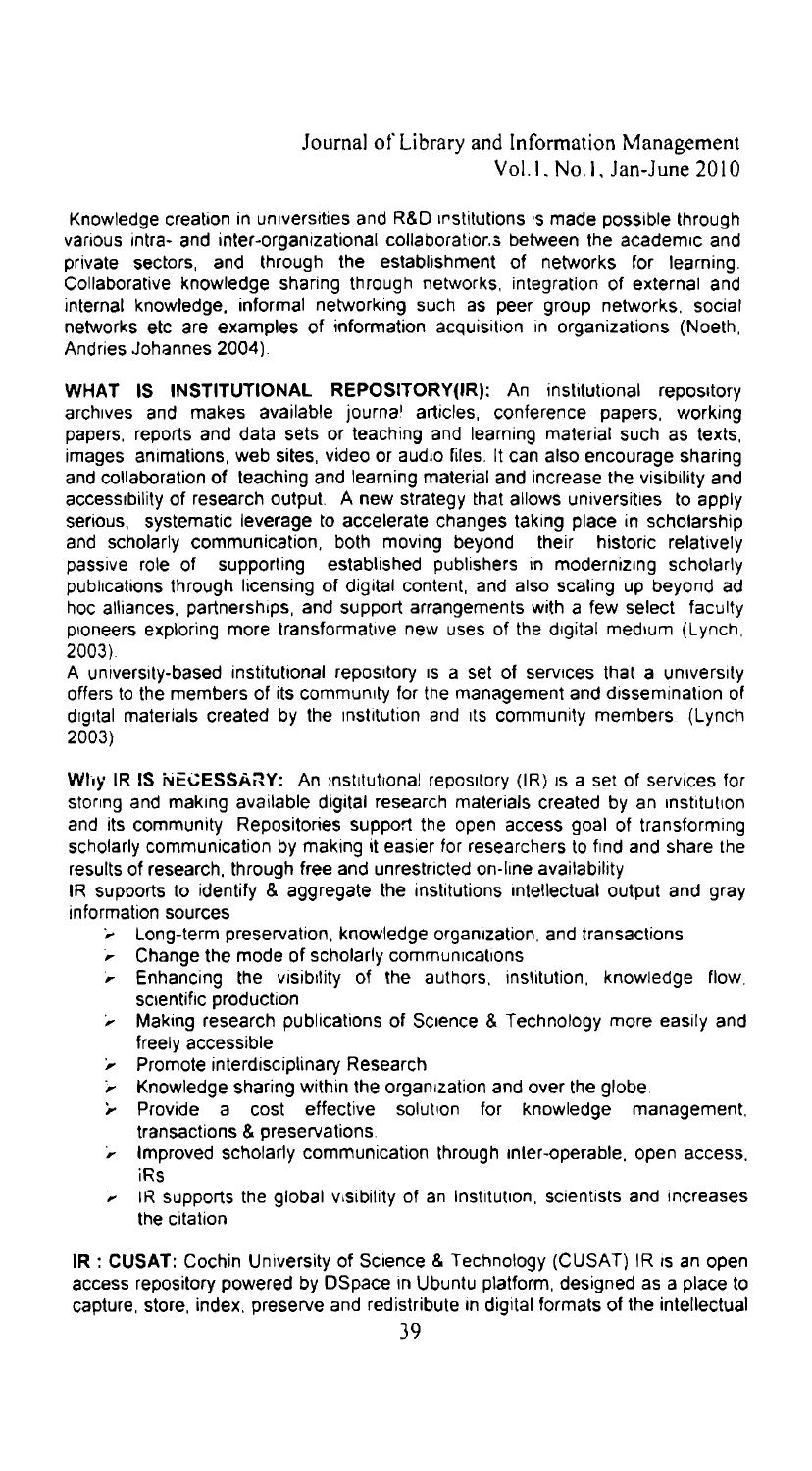Journal of Library and Information Management Vol.1, No.1, Jan-June 2010

out put of the faculty, scientists, and scholars of Cochin University of Science & Technology. It was initially funded by Department of scientific Industrial research (DSIR) Govt of India and further supported by University Grants Commission  $(UGC).$ 

The content of CUSAT Institutional covers

- **Ph.D Theses**  $\sim$
- Scholarly communications ٠,
- Conference proceedings  $\mathbf{r}$
- Multimedia contents ۶
- E-learning materials ۰.
- Audio/Video materials
- **Book chapters**

IR AND KNOWLEDGE CREATION: IR promotes the networked learning and knowledge sharing, application of information and knowledge, collaborative resource mobilization and resource sharing, encourage new combinations of capabilities that link knowledge creation with application resources; Facilitate access to knowledge resources; Support linkages between other IR of sciences; Industry and institutions support informal networks for knowledge creation and sharing. IR supports to develop a standard conceptual model where in all the faculty and scientists will be able to upload and publish the research outputs for future sustainability. It helps to pool up and consolidate scattered research output of CUSAT in different aspects of Science & Technology.

It promotes interdisciplinary research, cross-repository search service through OAI-PMH interoperability standard protocol. IR supports search service other IR through metadata harvesting Supports added value capabilities for specific groups of users.

IR supports the aggregation and integration of various information resources such as primary, secondary, tertiary, e-books, e-learning materials, gray literature, multimedia contents theses and scholarly communications etc. The OAI-PMH interoperability feature supports the cross-repository service to crossdisciplinary resource sharing and access. IT supports the networked information sources, informal networks through web2.0 and mobile networks DBMS supports the easy and indexed search and information retrieval

**Knowledge creation Process** 



IR & KNOWLEDGE MANAGEMENT: Knowledge Management is the discipline of enabling individuals, teams and entire organizations to collectively and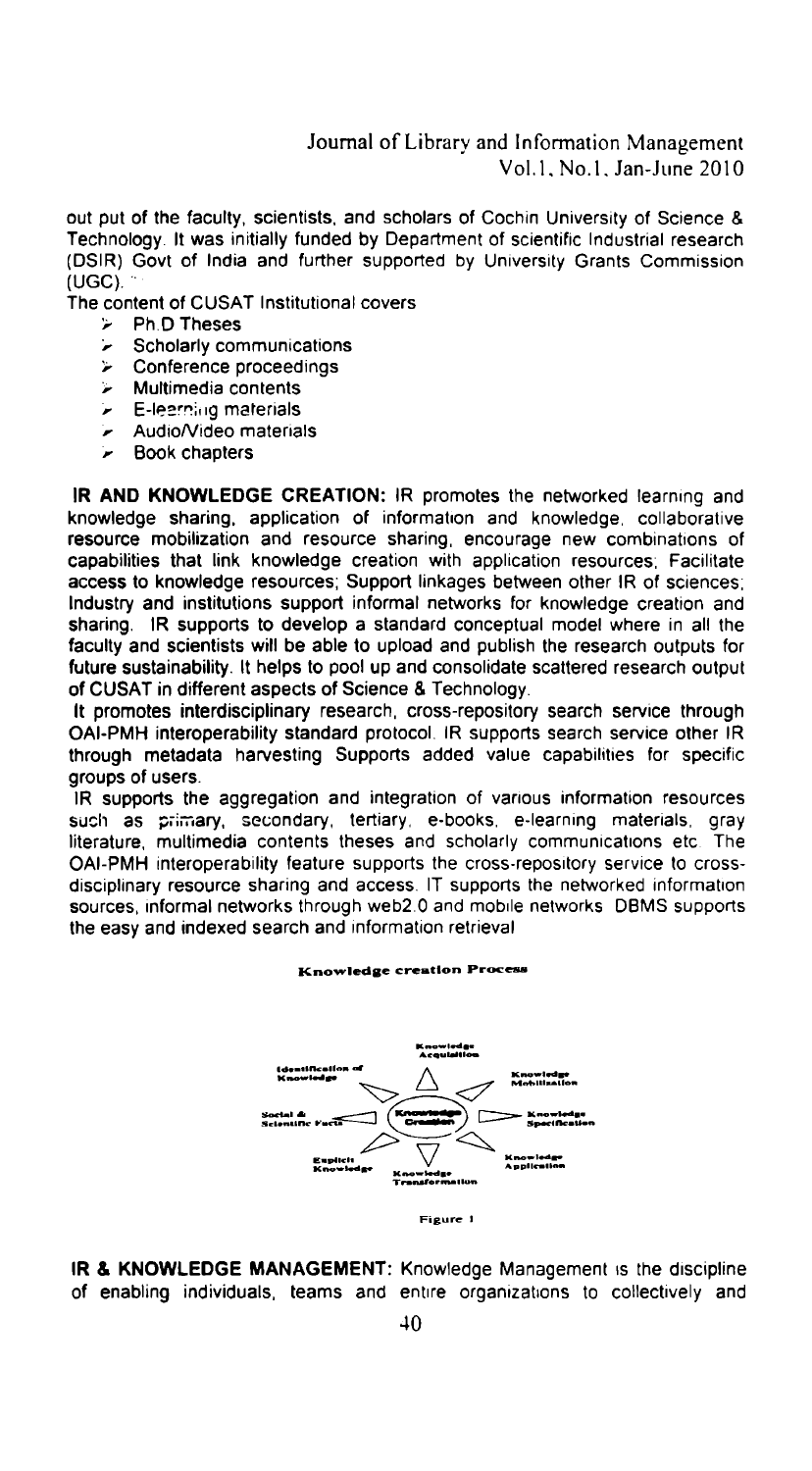# Journal of Library and Information Management Vol.1, No.1, Jan-June 2010

systematically create, share and apply knowledge, to better achieve their objectives"(Lew Platt, Knowledge management, definitions Wikipedia)

Knowledge management begins with the creation of electronic systems to map and store the intellectual capital of an organization, with search and retrieval interfaces for users. However traditional KM has moved well beyond the systematic collection, archiving and retrieval of information. New trends in KM are dialoque, relationship-building and adaptive learning through constant interaction with users, who have their own knowledge and perspectives to contribute. **Basic Steps** 

- Identification of knowledge, ➤
- Mobilization of knowledge,  $\overline{\phantom{a}}$
- > Aggregation of knowledge.
- > Specification of knowledge.
- Application of knowledge
- Transformation of knowledge.

These are basic features of a knowledge management system. IR of CUSAT supports, identification, capturing, mobilization, specification or coding of knowledge and proper transactions and dissemination of knowledge.

WAYS OF ORGANIZING CONTENTS: Each repository service organizes the contents in a way to suit the institutions' unique culture and academic organizations. Many universities organize according to academic research centers or departments. Basically DSpace Software supports organizing of knowledge into Communities, each community having its collections, collections have items and item contains bit streams. Each community, collection, item, Bit streams have metadata. The community may be formal community, subject community, groups etc.

|             | dvulla cusat ac in-                                                                                                                                                       |                                                                                                                                                                             |                                                    |                                                                                        |  |
|-------------|---------------------------------------------------------------------------------------------------------------------------------------------------------------------------|-----------------------------------------------------------------------------------------------------------------------------------------------------------------------------|----------------------------------------------------|----------------------------------------------------------------------------------------|--|
|             | $\bullet$ . $\bullet$ . $\bullet$ .                                                                                                                                       |                                                                                                                                                                             |                                                    | Dyuthi Spark                                                                           |  |
|             | $+ - 0.1004$                                                                                                                                                              | Search                                                                                                                                                                      |                                                    | Establish negative than sold<br>reachers believed as he all                            |  |
| Sign on to: |                                                                                                                                                                           | Enter some taxt in the box balow to sast?), E-y-ithi-                                                                                                                       |                                                    | Desertion of the Territories                                                           |  |
|             | The Contractors<br><b>VEGER</b>                                                                                                                                           |                                                                                                                                                                             | Go                                                 | This logic in the Hotel but<br>\$ keys                                                 |  |
|             | $1 - \frac{1}{2} \frac{1}{2} \frac{1}{2} \frac{1}{2} \frac{1}{2} \frac{1}{2} \frac{1}{2} \frac{1}{2} \frac{1}{2} \frac{1}{2} \frac{1}{2} \frac{1}{2}$<br>cotto bearington |                                                                                                                                                                             |                                                    | <b>Shauders</b>                                                                        |  |
|             | Advertising                                                                                                                                                               | <b>Communities in Dyuthi</b>                                                                                                                                                |                                                    | The Figure 2011 of Pressure all the<br><b>Report Follows</b> Controller administration |  |
|             |                                                                                                                                                                           |                                                                                                                                                                             |                                                    | 得错者 人名凯利 计中断字符                                                                         |  |
|             |                                                                                                                                                                           | Choose a community to browle its collective to                                                                                                                              |                                                    | Of service in<br>Flee business and the consent in those of                             |  |
|             |                                                                                                                                                                           | $-1.64$                                                                                                                                                                     | 3/3                                                | STOR 5441                                                                              |  |
|             |                                                                                                                                                                           | $22.75 - 12.5$                                                                                                                                                              |                                                    |                                                                                        |  |
|             |                                                                                                                                                                           | <b>HOUSE CONTRACTOR</b><br><b>FALL</b> (11511) 101<br>FELLOWED TRAINING \$50<br>where is 10                                                                                 |                                                    |                                                                                        |  |
|             |                                                                                                                                                                           |                                                                                                                                                                             |                                                    |                                                                                        |  |
|             |                                                                                                                                                                           |                                                                                                                                                                             |                                                    |                                                                                        |  |
|             |                                                                                                                                                                           |                                                                                                                                                                             |                                                    |                                                                                        |  |
|             |                                                                                                                                                                           |                                                                                                                                                                             |                                                    |                                                                                        |  |
|             |                                                                                                                                                                           | $12222 - 121$                                                                                                                                                               |                                                    |                                                                                        |  |
|             |                                                                                                                                                                           | <b>Tradical man 141</b>                                                                                                                                                     |                                                    |                                                                                        |  |
|             |                                                                                                                                                                           |                                                                                                                                                                             |                                                    |                                                                                        |  |
|             |                                                                                                                                                                           |                                                                                                                                                                             |                                                    |                                                                                        |  |
|             |                                                                                                                                                                           |                                                                                                                                                                             |                                                    |                                                                                        |  |
|             |                                                                                                                                                                           |                                                                                                                                                                             |                                                    | Budy Fisher Cox 3.5<br>$1.5433 - 2.0002$                                               |  |
|             |                                                                                                                                                                           |                                                                                                                                                                             |                                                    | MAX Face also                                                                          |  |
|             |                                                                                                                                                                           |                                                                                                                                                                             |                                                    | (GONN キサノニー)し物 (信頼)                                                                    |  |
|             |                                                                                                                                                                           | and the kinds of the Companies of the American state of the companies of the companies of the companies of the<br>of wage Convergent in grave areas to condition of the co- | the state of the dis-<br><b>Charles Controller</b> |                                                                                        |  |

### **KNOWLEDGE ORGANISATION IN CUSAT IR (Figure 2)**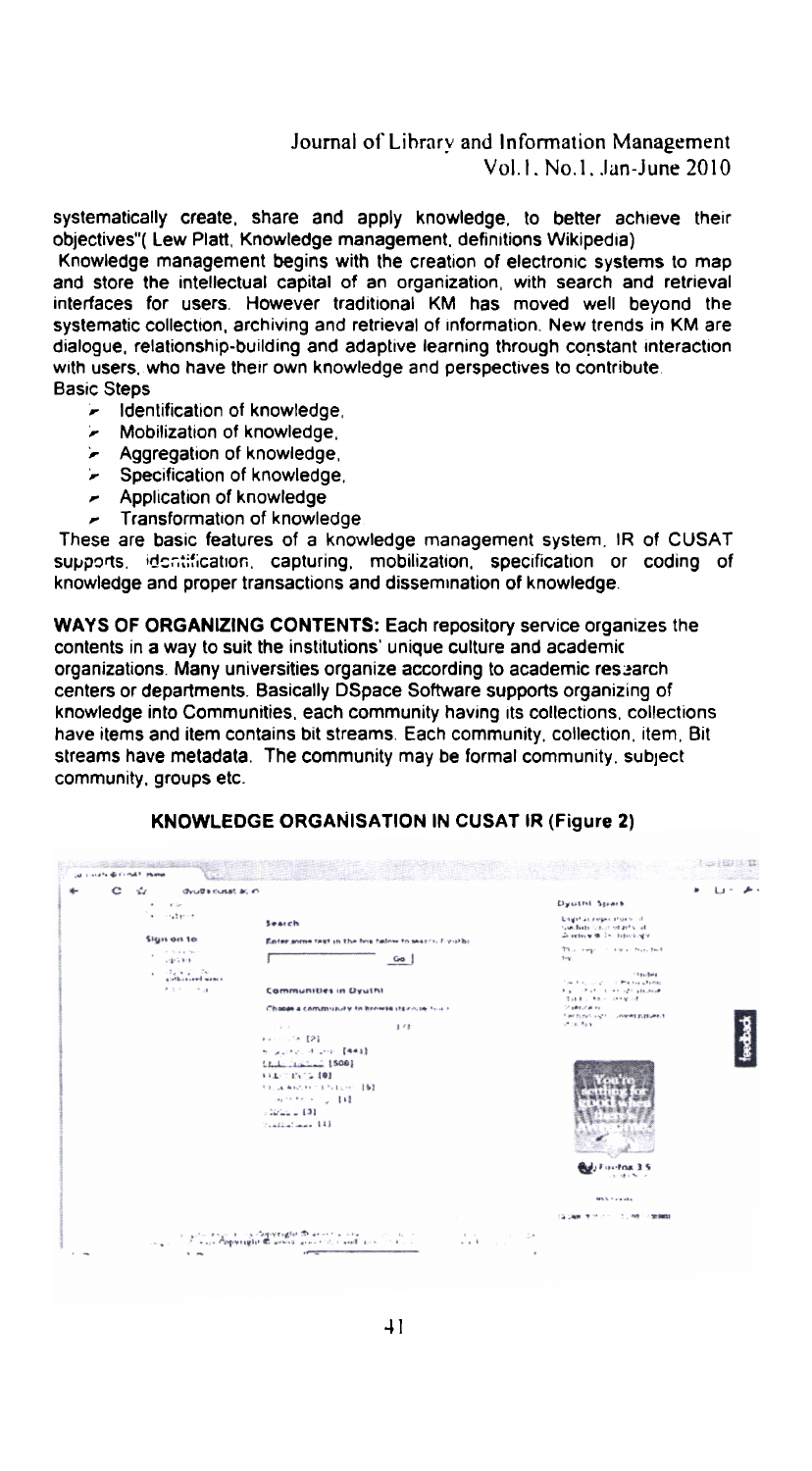## Journal of Library and Information Management Vol.1, No.1, Jan-June 2010

posters, peer group discussions etc. It is an interaction between knowledge producers and users.

Institutional repository supports the sharing of institutional knowledge within the organization or locally or globally. IR disseminates knowledge through intranet, Internet, OAI-PMH, web2.0, google scholar, and mobile access. It also supports the informal networks and social networks for Knowledge dissemination OAI-PMH interoperability protocol standards provide the cross-disciplinary resource sharing between the repositories for creation of new knowledge.

Knowledge Creation, Management and Dissemination. Model of CUSA FIR





CONCLUSION: The scope of an IR is not limited to the preservation of digital assets of institutions. It supports the knowledge creation, management and dissemination locally and over the globe. It supports enhance the visibility institutional knowledge output in a structured, organized way and supporting for creation of new knowledge and dissemination It enhances the cross-disciplinary knowledge creation and sharing. It is very essential for encouraging the Institutional Repositories in university level, R&D level and corporate level etc.

#### **REFERENCES:**

- 1. Lynch Clifford A. (2003). "Libraries and the Academy" Vol. 3, No. 2. (2003), pp. 327-336. Copyright © 2003 by The Johns Hopkins University Press, Baltimore, MD 21218
- Mary R. Barton, and Margaret M. Waters.(2005) Creating an Institutional  $2<sub>1</sub>$ Repository: MIT Libraries LEADIRS Workbook
- http://www.knowledge-management-online.com/Definition-of-Knowledge- $3.$ Management.html Retrieved on 20/3/2010
- Noeth, Andries Johannes (2004). Knowledge management for service  $4<sup>1</sup>$ delivery in rural communities http://hdl.handle.net/10500/1244 Retrieved on 20/3/2010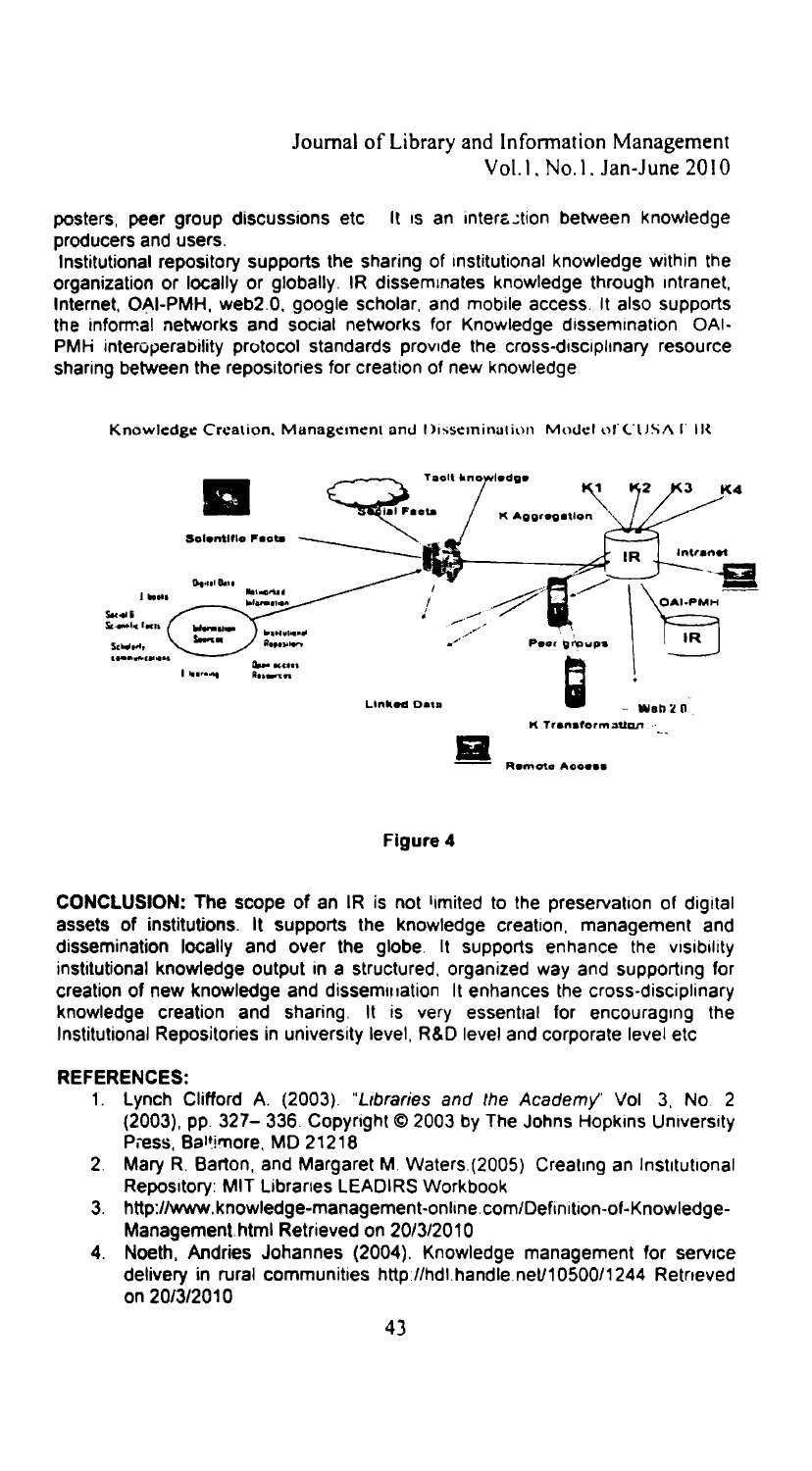## Journal of Librury and Information Management Vol.1. No.1. Jan-June 2010

Dspace is digital asset management software jointly developed by Hewlett-Packard and MIT Libraries. and it is arguably one of the appreciated open source software deployed worldwide for building digital institutional repositories that captures. stores. indexes. preserves, and redistributes content in digital formats. DSpace facilitates the institutions and universities operate an open access and interoperable institutional repository at the local level. It is also intended to serve as a repository back up for future development to address long term preservation and remote/online access issues. [DSpace Wiki].

It supports all types of digital materials including text, images, video and audio. files. Possible content includes scholarly articles and preprints. technical reports. working papers. conference papers, books. blogs, e-theses, multimedia publications. Datasets: statistical. GIS. etc Images visual, scientific. etc.; audio files, video files. teaching & learning materials. bibliographic datasets. Web pages etc.



DSpace IR organizes the knowledge contents wise by communities. each community has separate sub community for further grouping within the sub community. Collections of IR supports to aggregate the intellectual and institutions contents, and accept all types of formats for showcasing within the organization over the globe. IR facilitates flexible metadata forms for easy sharing of information, indexed for search and retrieval process Web service supports the networked data sharing; OAI-PMH supports the cross disciplinary search and retrieval.

IR & KNOWLEDGE TRANSACTION: Any interaction that shares or transfer knowledge is called knowledge transactions (KT). it can be oral. gestures.